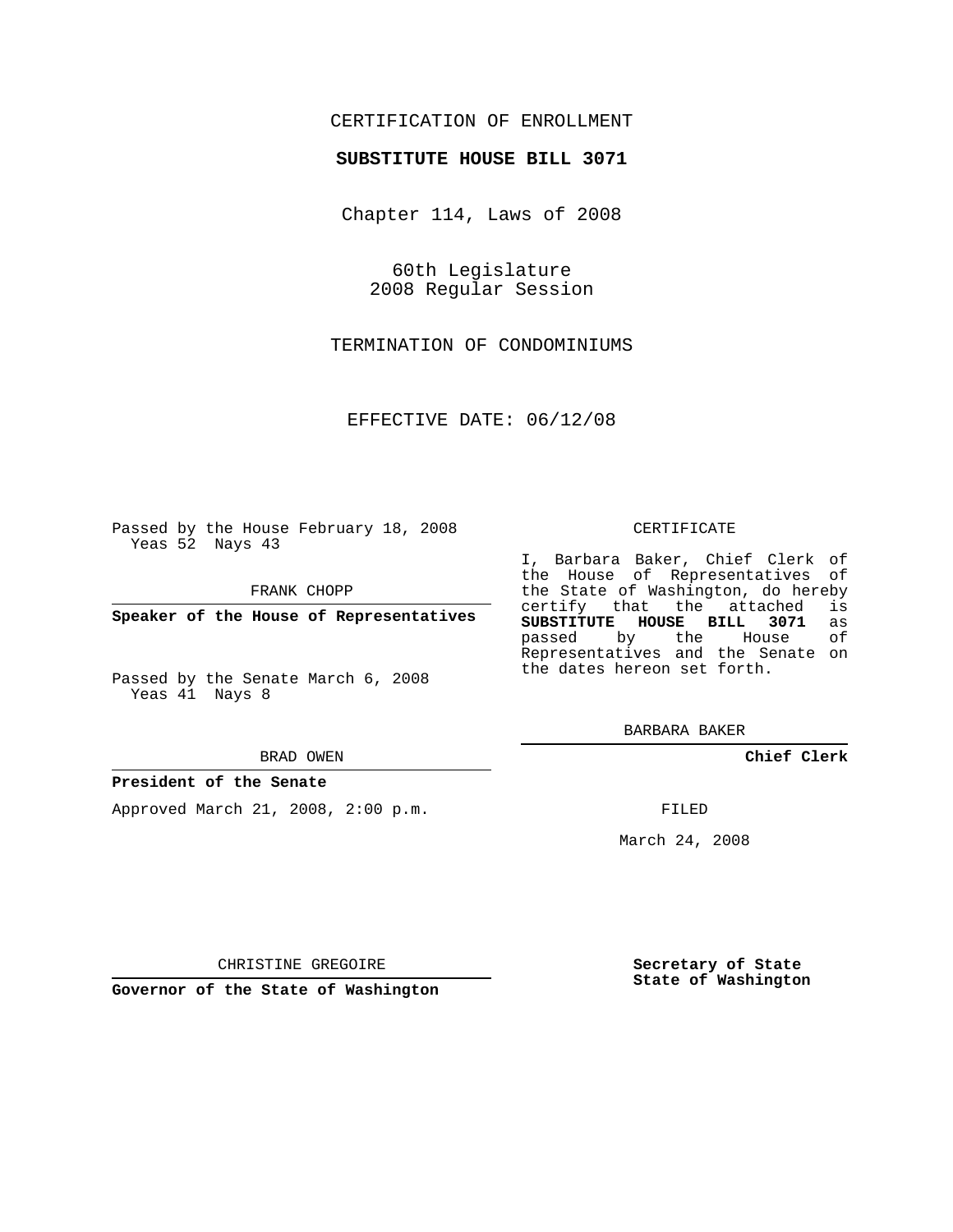# **SUBSTITUTE HOUSE BILL 3071** \_\_\_\_\_\_\_\_\_\_\_\_\_\_\_\_\_\_\_\_\_\_\_\_\_\_\_\_\_\_\_\_\_\_\_\_\_\_\_\_\_\_\_\_\_

\_\_\_\_\_\_\_\_\_\_\_\_\_\_\_\_\_\_\_\_\_\_\_\_\_\_\_\_\_\_\_\_\_\_\_\_\_\_\_\_\_\_\_\_\_

Passed Legislature - 2008 Regular Session

## **State of Washington 60th Legislature 2008 Regular Session**

**By** House Housing (originally sponsored by Representatives Goodman, Rodne, and Williams)

READ FIRST TIME 02/04/08.

 AN ACT Relating to harmonizing statutes dealing with the termination of condominiums; and amending RCW 64.34.010, 64.32.150, and 64.32.010.

BE IT ENACTED BY THE LEGISLATURE OF THE STATE OF WASHINGTON:

 **Sec. 1.** RCW 64.34.010 and 1993 c 429 s 12 are each amended to read as follows:

 (1) This chapter applies to all condominiums created within this state after July 1, 1990. RCW 64.34.040 (separate titles and taxation), RCW 64.34.050 (applicability of local ordinances, regulations, and building codes), RCW 64.34.060 (condemnation), RCW 11 64.34.208 (construction and validity of declaration and bylaws), RCW 64.34.268 (1) through (7) and (10) (termination of condominium), RCW 64.34.212 (description of units), RCW 64.34.304(1)(a) through (f) and (k) through (r) (powers of unit owners' association), RCW 64.34.308(1) (board of directors and officers), RCW 64.34.340 (voting—proxies), RCW 64.34.344 (tort and contract liability), RCW 64.34.354 (notification on sale of unit), RCW 64.34.360(3) (common expenses—assessments), RCW 64.34.364 (lien for assessments), RCW 64.34.372 (association records), RCW 64.34.425 (resales of units), RCW 64.34.455 (effect of violation on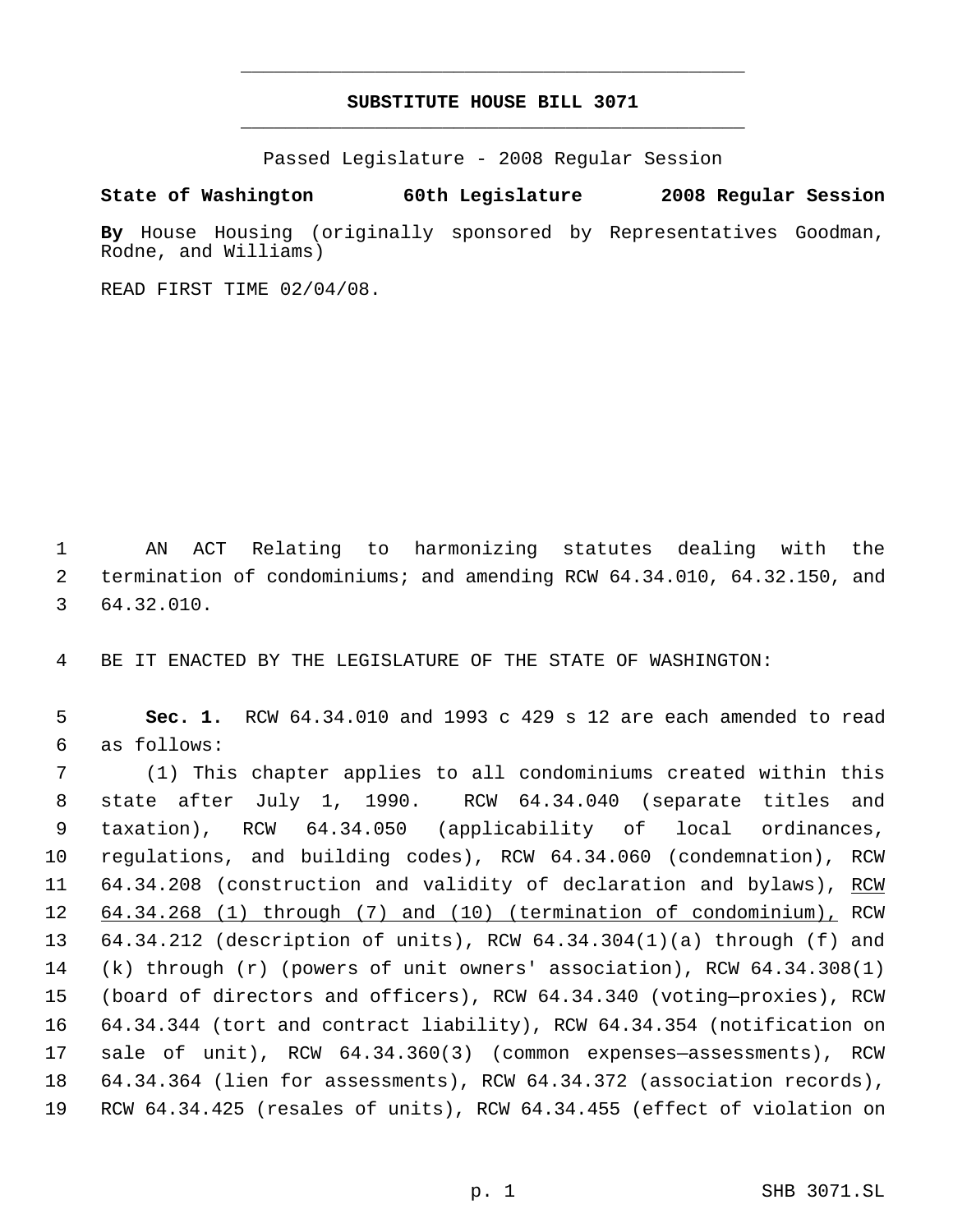rights of action; attorney's fees), and RCW 64.34.020 (definitions) to the extent necessary in construing any of those sections, apply to all condominiums created in this state before July 1, 1990; but those sections apply only with respect to events and circumstances occurring after July 1, 1990, and do not invalidate or supersede existing, inconsistent provisions of the declaration, bylaws, or survey maps or plans of those condominiums.

 (2) The provisions of chapter 64.32 RCW do not apply to condominiums created after July 1, 1990, and do not invalidate any amendment to the declaration, bylaws, and survey maps and plans of any condominium created before July 1, 1990, if the amendment would be permitted by this chapter. The amendment must be adopted in conformity with the procedures and requirements specified by those instruments and by chapter 64.32 RCW. If the amendment grants to any person any rights, powers, or privileges permitted by this chapter which are not otherwise provided for in the declaration or chapter 64.32 RCW, all correlative obligations, liabilities, and restrictions in this chapter also apply to that person.

 (3) This chapter does not apply to condominiums or units located outside this state.

 (4) RCW 64.34.400 (applicability—waiver), RCW 64.34.405 (liability for public offering statement requirements), RCW 64.34.410 (public offering statement—general provisions), RCW 64.34.415 (public offering statement—conversion condominiums), RCW 64.34.420 (purchaser's right to cancel), RCW 64.34.430 (escrow of deposits), RCW 64.34.440 (conversion condominiums—notice—tenants), and RCW 64.34.455 (effect of violations on rights of action—attorney's fees) apply with respect to all sales of units pursuant to purchase agreements entered into after July 1, 1990, in condominiums created before July 1, 1990, in which as of July 1, 1990, the declarant or an affiliate of the declarant owns or had the right to create at least ten units constituting at least twenty percent of the units in the condominium.

 **Sec. 2.** RCW 64.32.150 and 1963 c 156 s 15 are each amended to read as follows:

 (1) All of the apartment owners may remove a property from the provisions of this chapter by an instrument to that effect duly recorded: PROVIDED, That the mortgagees and holders of all liens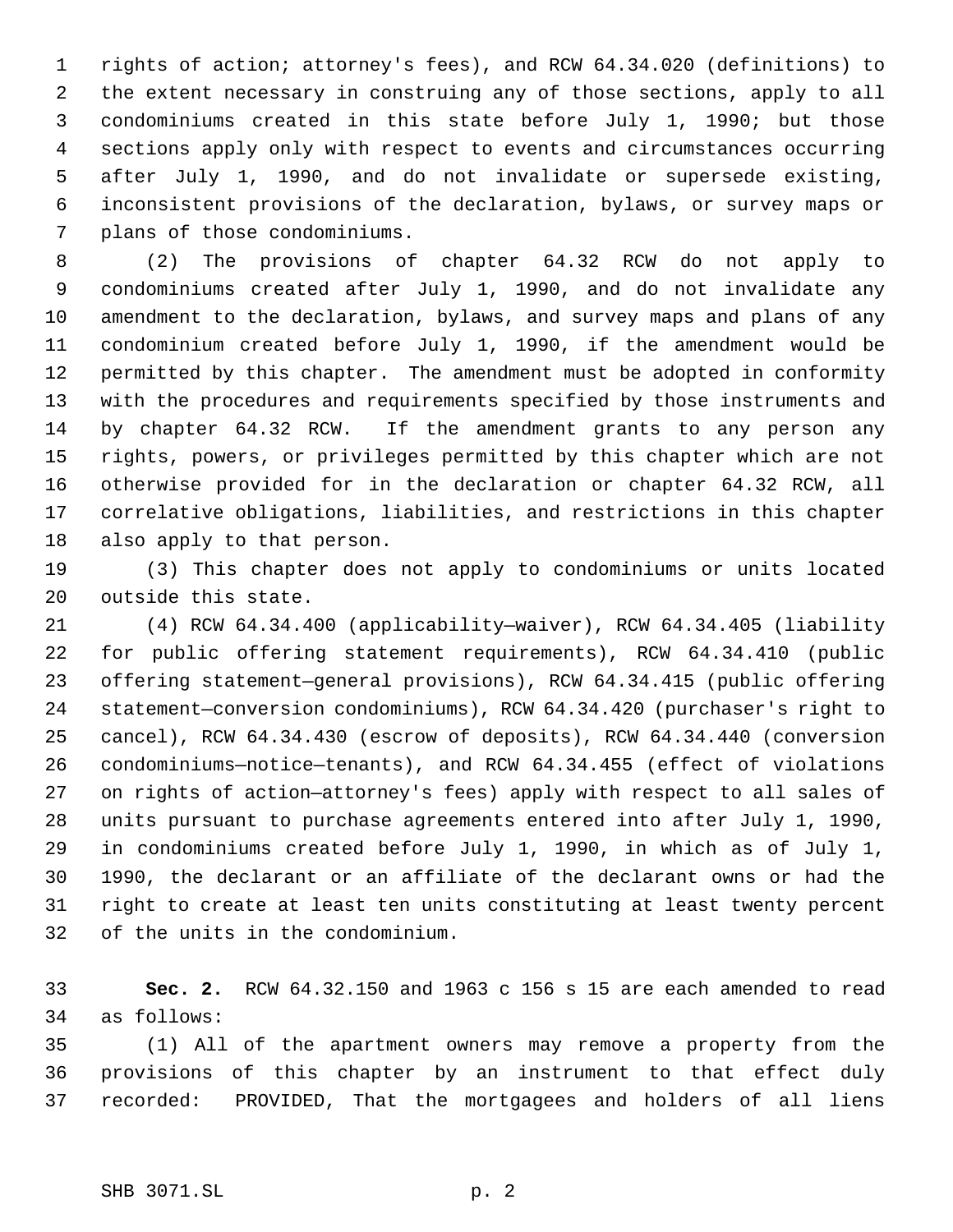affecting any of the apartments consent thereto or agree, in either case by instrument duly recorded, that their mortgages and liens be transferred to the percentage of the undivided interest of the apartment owner in the property as hereinafter provided;

 (2) Upon removal of the property from the provisions of this chapter, the property shall be deemed to be owned in common by the apartment owners. The undivided interest in the property owned in common which shall appertain to each apartment owner shall be the percentage of the undivided interest previously owned by such owners in the common areas and facilities.

 (3) Subject to RCW 64.34.010 (1) and (2) and the rights of 12 mortgagees and the holders of all liens affecting any of the 13 apartments, the apartment owners may remove a property from the provisions of this chapter and terminate the condominium in the manner set forth in RCW 64.34.268 (1) through (7) and (10), in which event all of the provisions of RCW 64.34.268 (1) through (7) and (10) shall apply 17 to such removal in lieu of subsections (1) and (2) of this section.

 **Sec. 3.** RCW 64.32.010 and 1987 c 383 s 1 are each amended to read as follows:

As used in this chapter unless the context otherwise requires:

 (1) "Apartment" means a part of the property intended for any type of independent use, including one or more rooms or spaces located on one or more floors (or part or parts thereof) in a building, or if not in a building, a separately delineated place of storage or moorage of a boat, plane, or motor vehicle, regardless of whether it is destined for a residence, an office, storage or moorage of a boat, plane, or motor vehicle, the operation of any industry or business, or for any other use not prohibited by law, and which has a direct exit to a public street or highway, or to a common area leading to such street or highway. The boundaries of an apartment located in a building are the interior surfaces of the perimeter walls, floors, ceilings, windows and doors thereof, and the apartment includes both the portions of the building so described and the air space so encompassed. If the apartment is a separately delineated place of storage or moorage of a boat, plane, or motor vehicle the boundaries are those specified in the declaration. In interpreting declarations, deeds, and plans, the existing physical boundaries of the apartment as originally constructed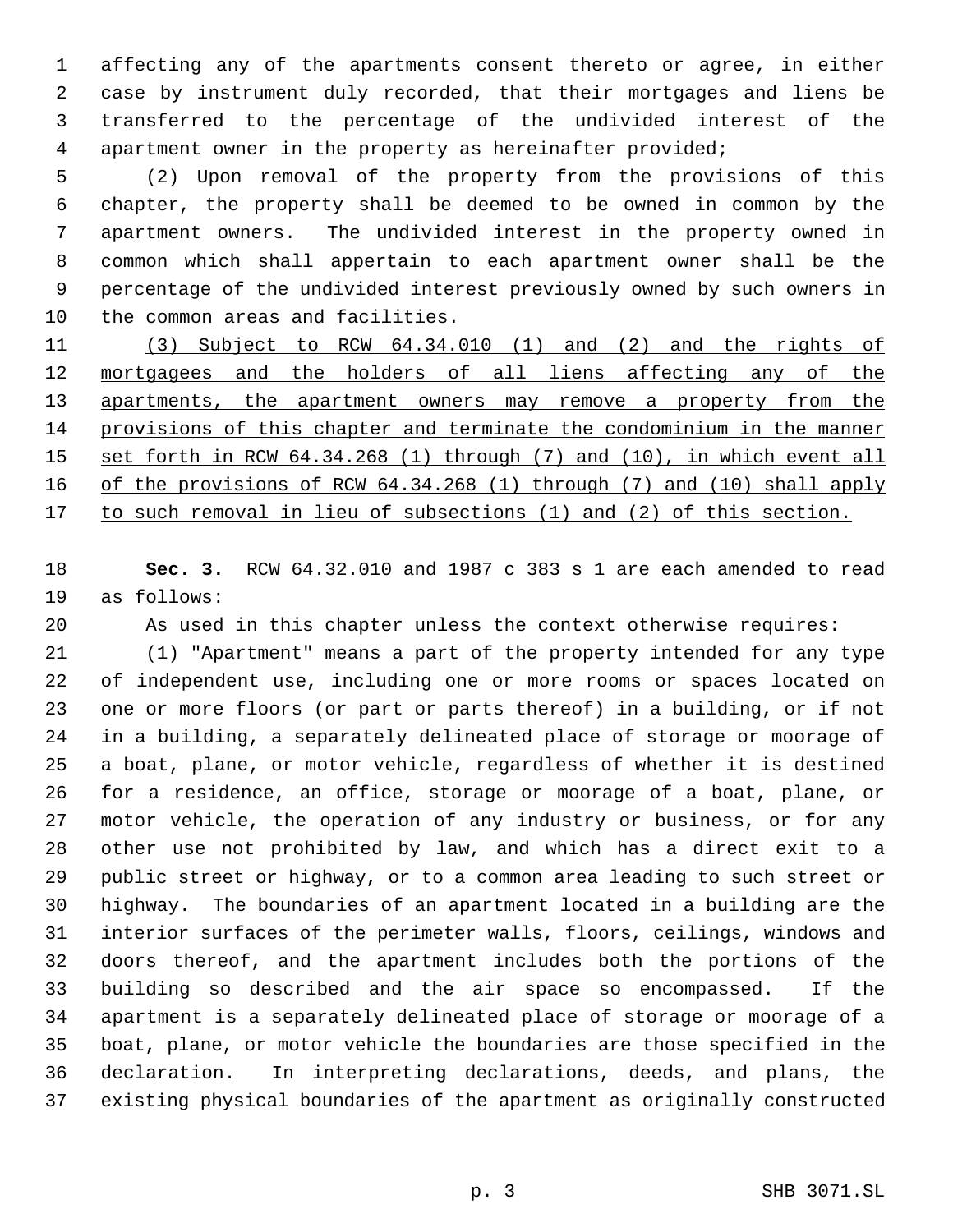or as reconstructed in substantial accordance with the original plans thereof shall be conclusively presumed to be its boundaries rather than the metes and bounds expressed or depicted in the declaration, deed or plan, regardless of settling or lateral movement of the building and regardless of minor variance between boundaries shown in the declaration, deed, or plan and those of apartments in the building.

 (2) "Apartment owner" means the person or persons owning an apartment, as herein defined, in fee simple absolute or qualified, by way of leasehold or by way of a periodic estate, or in any other manner in which real property may be owned, leased or possessed in this state, together with an undivided interest in a like estate of the common areas and facilities in the percentage specified and established in the declaration as duly recorded or as it may be lawfully amended.

 (3) "Apartment number" means the number, letter, or combination thereof, designating the apartment in the declaration as duly recorded or as it may be lawfully amended.

 (4) "Association of apartment owners" means all of the apartment owners acting as a group in accordance with the bylaws and with the declaration as it is duly recorded or as they may be lawfully amended.

 (5) "Building" means a building, containing two or more apartments, or two or more buildings each containing one or more apartments, and comprising a part of the property.

 (6) "Common areas and facilities", unless otherwise provided in the declaration as duly recorded or as it may be lawfully amended, includes:

(a) The land on which the building is located;

 (b) The foundations, columns, girders, beams, supports, main walls, roofs, halls, corridors, lobbys, stairs, stairways, fire escapes, and entrances and exits of the building;

 (c) The basements, yards, gardens, parking areas and storage spaces;

 (d) The premises for the lodging of janitors or persons in charge of the property;

 (e) The installations of central services such as power, light, gas, hot and cold water, heating, refrigeration, air conditioning and incinerating;

 (f) The elevators, tanks, pumps, motors, fans, compressors, ducts and in general all apparatus and installations existing for common use;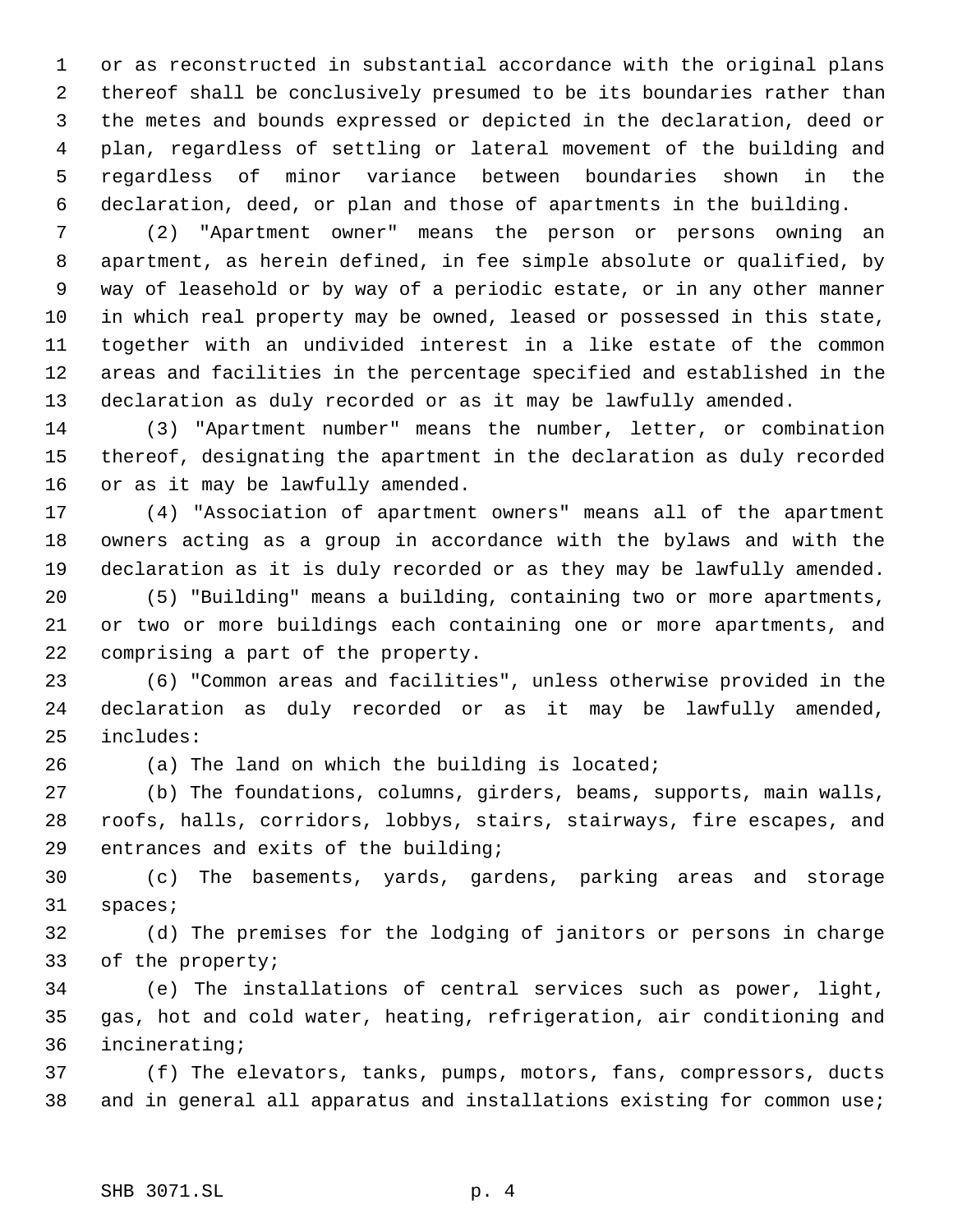(g) Such community and commercial facilities as may be provided for 2 in the declaration as duly recorded or as it may be lawfully amended;

 (h) All other parts of the property necessary or convenient to its existence, maintenance and safety, or normally in common use.

(7) "Common expenses" include:

 (a) All sums lawfully assessed against the apartment owners by the association of apartment owners;

 (b) Expenses of administration, maintenance, repair, or replacement 9 of the common areas and facilities;

 (c) Expenses agreed upon as common expenses by the association of apartment owners;

 (d) Expenses declared common expenses by the provisions of this chapter, or by the declaration as it is duly recorded, or by the bylaws, or as they may be lawfully amended.

 (8) "Common profits" means the balance of all income, rents, profits and revenues from the common areas and facilities remaining after the deduction of the common expenses.

 (9) "Declaration" means the instrument by which the property is submitted to provisions of this chapter, as hereinafter provided, and as it may be, from time to time, lawfully amended.

 (10) "Land" means the material of the earth, whatever may be the ingredients of which it is composed, whether soil, rock, or other substance, whether or not submerged, and includes free or occupied space for an indefinite distance upwards as well as downwards, subject to limitations upon the use of airspace imposed, and rights in the use of the airspace granted, by the laws of this state or of the United States.

 (11) "Limited common areas and facilities" includes those common areas and facilities designated in the declaration, as it is duly recorded or as it may be lawfully amended, as reserved for use of certain apartment or apartments to the exclusion of the other apartments.

 (12) "Majority" or "majority of apartment owners" means the apartment owners with fifty-one percent or more of the votes in accordance with the percentages assigned in the declaration, as duly recorded or as it may be lawfully amended, to the apartments for voting purposes.